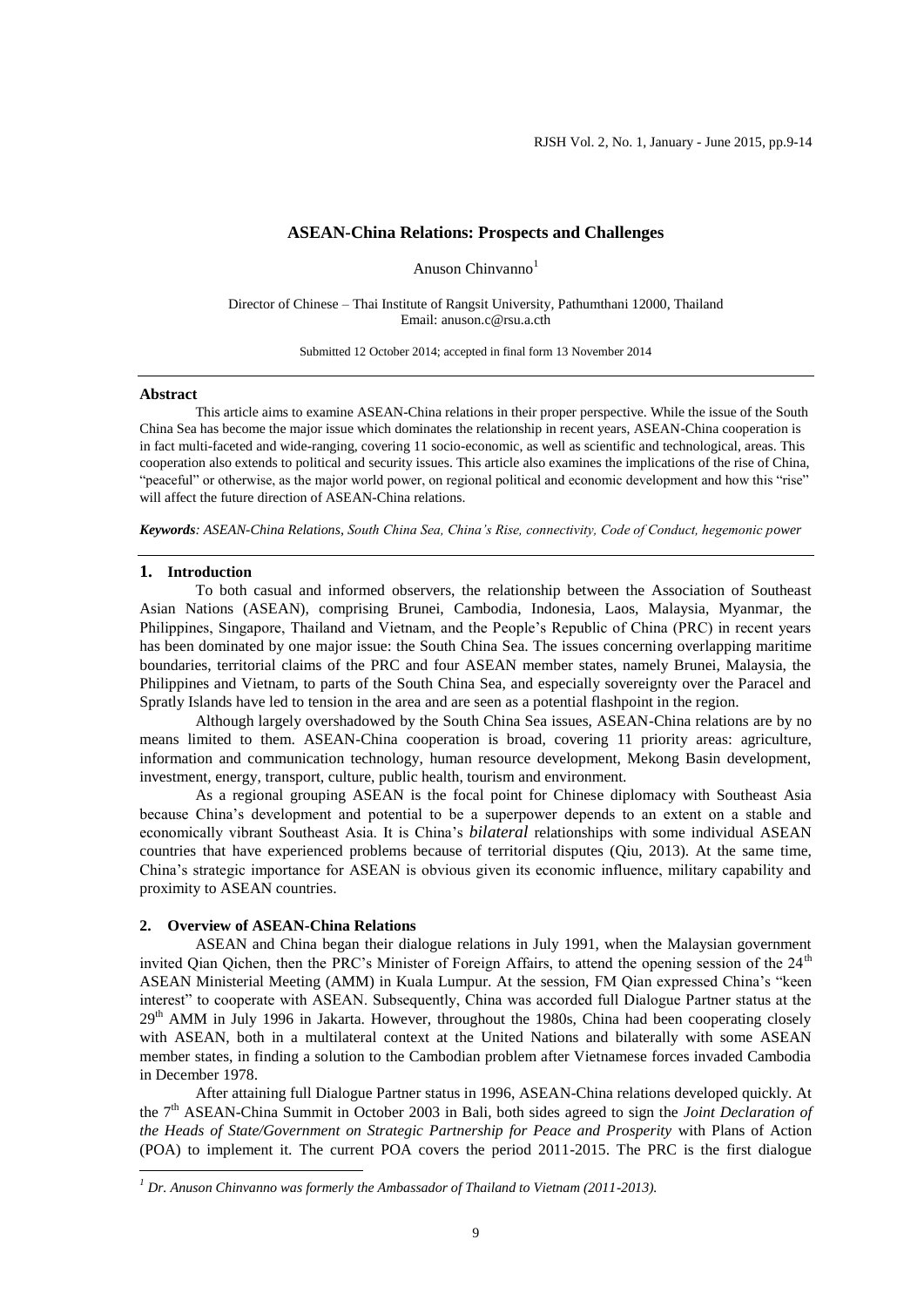partner to accede to the Treaty of Amity and Cooperation (TAC) in 2003. It is also the first nuclear weapon state to express its intention to accede to the protocol of the Southeast Asian Nuclear-Weapon-Free Zone Treaty. ASEAN and China have also collaborated to address transnational non-traditional security threats such as drug and human trafficking, piracy and terrorism. ASEAN and China have continued to enhance their political and security cooperation through regular dialogue and consultations, including the ASEAN Regional Forum (ARF) and the East Asia Summit (EAS).

Trade and economic ties between ASEAN and the PRC have been growing rapidly. China has been ASEAN's largest trading partner since 2009, while ASEAN is now China's third-largest trading partner. Bilateral trade stood at USD 318.6 billion in 2012 and is targeted to reach USD 1 trillion by 2020. In November 2002, both sides signed the Framework Agreement on Comprehensive Economic Cooperation that established the ASEAN-China Free Trade Agreement (ACFTA) realized on 1 January 2010. The China-ASEAN Expo (CAEXPO) has been organized and hosted by China annually in Nanning since 2004 to showcase products from ASEAN and China. The ACFTA has a very large growth potential. It comprises a market of almost 2 billion people and USD 3 trillion in gross domestic product. Notably, bilateral trade relations between China and ASEAN are now reciprocal in that China is no longer the exporting competitor of past decades. It is now an important consumer market for ASEAN, which in turn is growing in importance to China's manufacturing sector. Moreover, ASEAN is now China's fourth-largest destination for outward investment and its third-largest source of foreign direct investment. Two-way investment is targeted to reach USD 150 billion by 2020.

China has also established several mechanisms to support and strengthen further economic cooperation with ASEAN. In 2009, it established the USD 10 billion China-ASEAN Fund on Investment Cooperation and USD 15 billion in credit and preferential loans to support infrastructure development projects in ASEAN member states. Following the adoption of the Master Plan on ASEAN Connectivity (MPAC) in 2010, China proposed to provide an additional USD 10 billion credit (USD 4 billion in preferential loans and 6 billion commercial loans) to support MPAC's implementation. At the  $16<sup>th</sup>$  ASEAN-China Summit on 9 October 2013, China took this a step further by presenting an initiative to set up an Asian Infrastructure Investment Bank to provide financial support to regional infrastructure projects, with priority on ASEAN connectivity.

China also has become a major source of tourists for ASEAN. In 2012, almost 9 million Chinese tourists visited ASEAN countries, a growth rate of almost 20% over 2011. At the same time, almost 6 million tourists from ASEAN countries visited China in 2012.

In socio-cultural fields, cooperation between ASEAN and China is very broad, covering education, culture, public health, science and technology, labour, local government and people-to-people exchanges, media, youth and social development. For example, on education, since 2010 ASEAN and China have made efforts to "Double 100,000 Goal of Student Mobility" that envisaged the number of exchange students from ASEAN countries to China to reach 100,000 by 2020 and vice versa. Ten ASEAN-China Education and Training Centres have been established in six Chinese provinces. ASEAN and China also designated the 2014 as ASEAN-China Cultural Exchange Year, and an ASEAN-China Centre has been established in Beijing as a one-stop information centre promoting ASEAN-China cooperation in trade, investment, tourism, education and culture.

#### **3. China's "Peaceful" Rise?**

The unparalleled economic growth that has led to the growth in China's power, importance and influence has brought with it increased regional and global anxieties about China's long-term goals and intentions. It appears that the realist view about power politics continues to be convincing: that sharp increases in the material power of states, even when accompanied by profuse reassurances, have the capacity to unsettle other countries (Tellis in Schmitt, 2009). So Chinese leaders insistently and consistently deny any desire to become a "hegemonic power", while Chinese scholars have tried very hard to purvey the doctrine of a "peaceful rise", which asserts that in contrast to the warlike behavior of ascending great powers of the past, China's ascent as a modern great power will be entirely peaceful since the era of tight economic interdependence between China and its trading partners in Asia not only makes war unthinkable, but actually allows all sides to "rise together" through peaceful trade and commerce.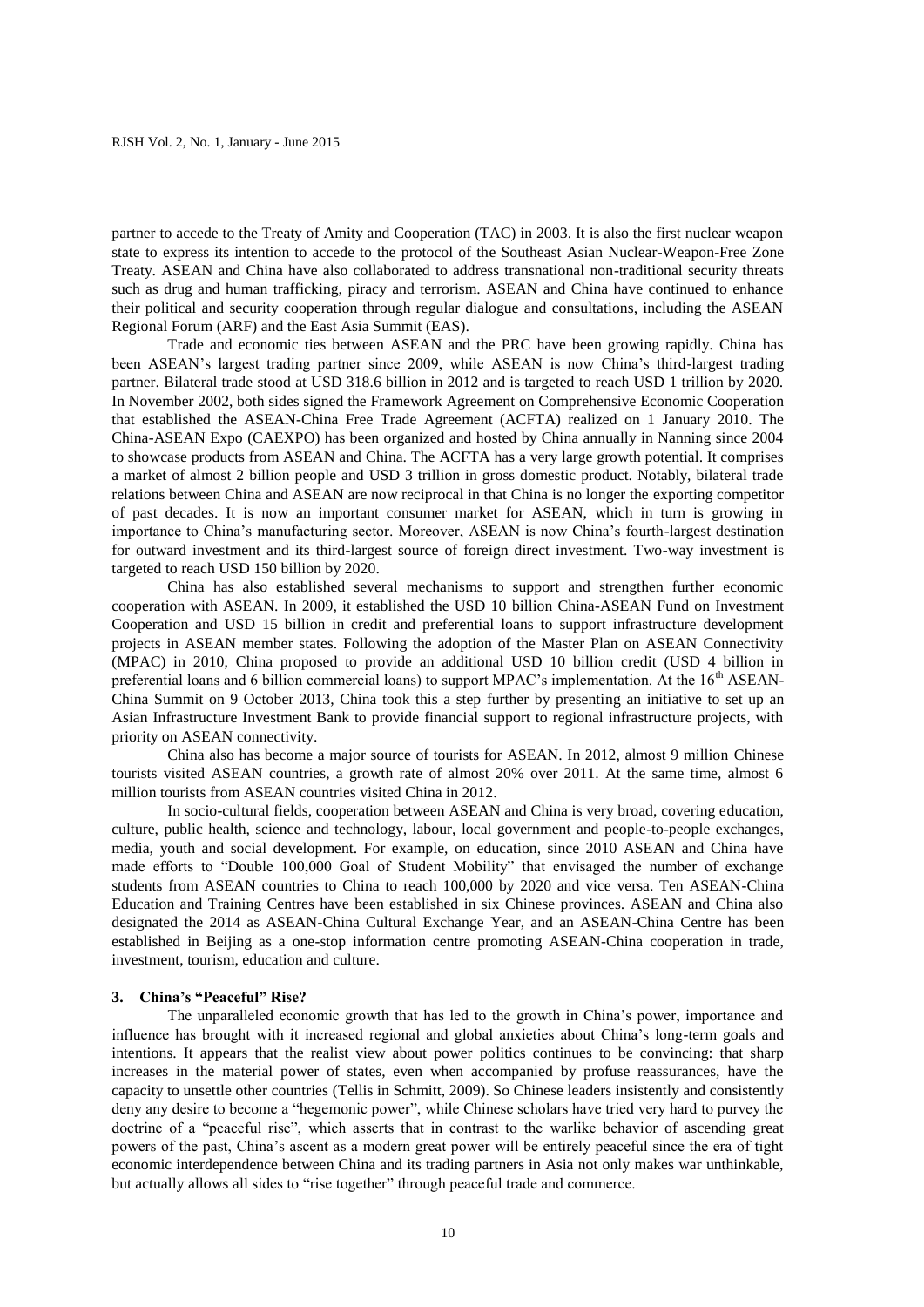The term "China's Peaceful Rise" was first publicly used in a speech by the Chinese scholar Zheng Bijian, the former vice principal of the Central Party School, in late 2003 during the Boao Forum for Asia. In 2005, Zheng's article on this subject was published in *Foreign Affairs* (Zheng, 2005). The term was designed to rebut the "China threat theory" and became official policy under President Hu Jintao. It sought to characterize China as a responsible world power that is not a threat to international peace and security, i.e., not a "hegemonic" world power. It also reflected the achievements of economic reform of the past 30 years, throughout which period China managed an average annual real growth in excess of nine percent. Per capita income in China rose by more than six percent annually during 1978-2003. It is now the world's second-largest economy after the United States, and catching up fast. But government officials worried that the word "rise" was too threatening, changed the phrase to "China's Peaceful Development".

The State Council, China's cabinet, issued a paper in 2005 defining this "peaceful development" strategy (People's Daily, 2005). It emphasized economic development as China's main goal and that a peaceful international environment was essential to achieve this goal. It pledged that China would remain open to the outside world for trade, promote organizations like the World Trade Organization and support regional integration through institutions and arrangements like the ASEAN-China Free Trade Area. Significantly it promised that China would resolve its remaining border disputes peacefully.

Of course some observers challenge these promises. For example, University of Chicago's John Mearsheimer gives a definite "no" to the question of whether China can rise peacefully (Mearsheimer, n.d.). He contends that if China continues its impressive economic growth over the next few decades, China will likely engage in an intense security competition with the United States with considerable potential for war. He believes an increasingly powerful China is likely to try to push the U.S. out of Asia, much the way the U.S. pushed European powers out of the Western Hemisphere. This view seems to be widely shared in ASEAN countries. Many fear that a rising China will set off power rivalries in the region, especially since China does not have the best of relations with other powers in the region such as Japan and India. This could present a hostile environment that would be unfavorable for ASEAN's economic growth.

## **4. The South China Sea**

The new emphasis on good neighborly relations, as derived from the concept of "peaceful rise" or "peaceful development" is dramatically different from China's behavior during the 1990s when it stressed its claims in territorial and maritime disputes in the South China Sea with several ASEAN member states. The disputes involve complicated issues of overlapping maritime boundaries, territorial claims and sovereignty over the Paracel and the Spratly islands for which the 1982 United Nations Convention on the Law of the Sea offers no clear guidelines. Moreover, the South China Sea embraces some of the world's busiest sea lanes. It has been estimated that over half of the world's annual merchant fleet tonnage passes through it. The South China Sea is also purported to be rich in petroleum, natural gas and other marine resources.

The tension in the area in the 1990s, especially the clash between China and the Philippines over Mischief Reef in 1995, was mitigated somewhat by the *2002 Declaration on the Conduct of Parties in the South China Sea* (DOC). But while the Parties to the Declaration declared that they would work to resolve their territorial and jurisdictional disputes by peaceful means and to exercise "self-restraint in the conduct of activities that would complicate or escalate disputes and affect peace and stability", the DOC is not a legally binding agreement.

The conflicts intensified again with the U.S. "rebalancing" in the Asia-Pacific region. There is a perception in China that the U.S. actively supports some ASEAN countries against China. Consequently, China's renewed assertiveness over territorial and maritime disputes with ASEAN countries, particularly Vietnam and the Philippines, in the South China Sea since 2009 has only compounded the fears about China's growing military, especially naval, capabilities. China's increasing use of military and other law enforcement authorities to assert sovereignty in areas under dispute, as enclosed in its nine-dashed-lines map, is seen as a new element in the disputes. Many are concerned that China's air and naval acquisitions are altering the regional balance of power. Moreover, ASEAN countries are worried by China's declaration in March 2010 that the South China Sea is a "core national interest", a term previously used only in connection with Taiwan and Tibet.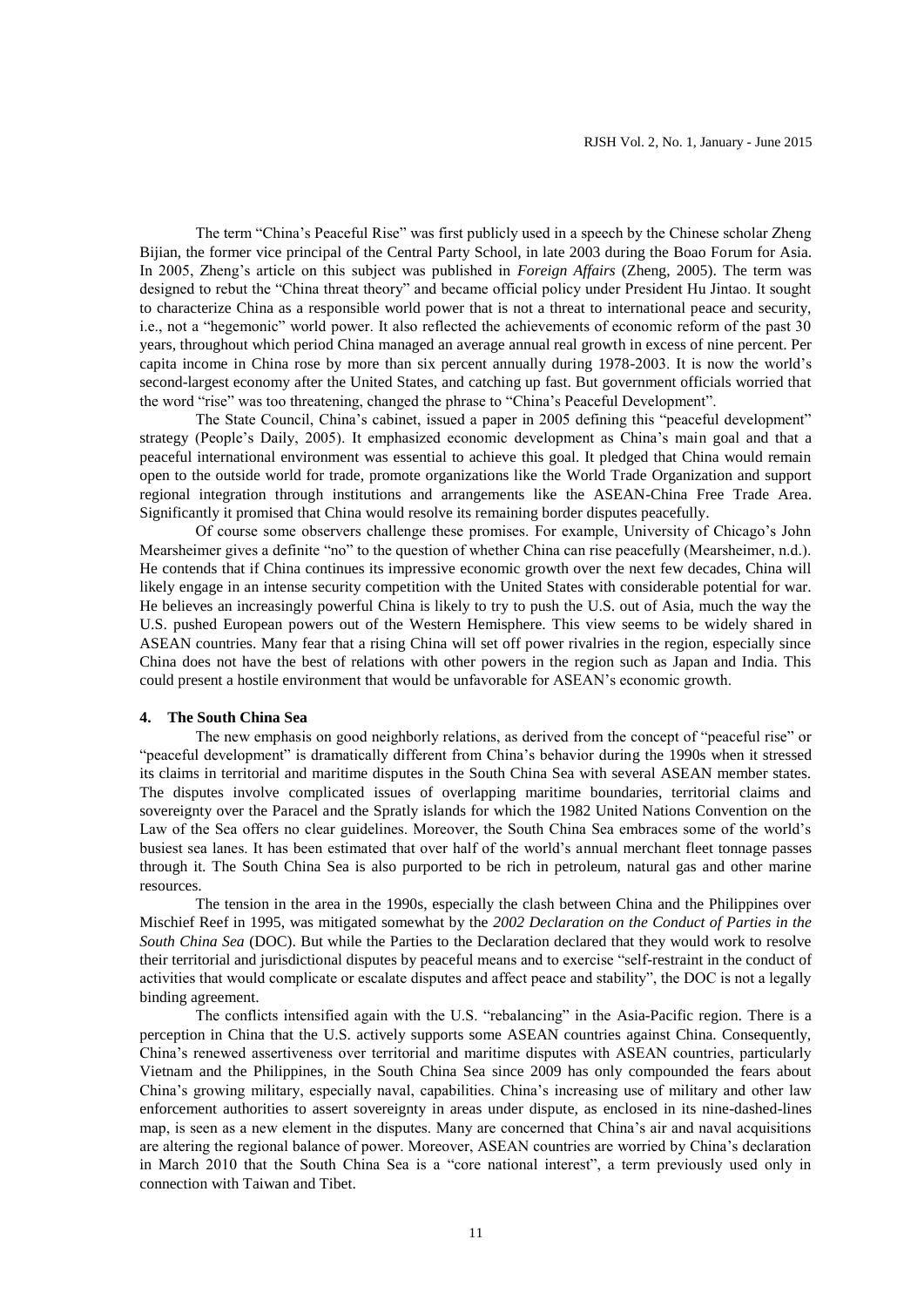In his book "Asia's Cauldron: The South China Sea and the End of a Stable Pacific", Robert D. Kaplan quotes Henry P. Bensurto Jr., Secretary-General of the Commission on Maritime Affairs of the Philippines, as saying that "the real issue here is the creeping expansion of Chinese naval power", and that "the more militarily capable China becomes, the less flexible it will be"(Kaplan, 2014). This point raises a pertinent question whether it is in the interests of ASEAN member states that have overlapping claims with China to try to settle the issue with China *sooner* than later, before China becomes totally inflexible.

China's official position is that it will discuss the claims with other claimants through bilateral negotiations. With claims so numerous and so often overlapping, the idea of a solution acceptable to all seems unattainable. Therefore, it may be more realistic to just manage the status quo to the benefit of all. This was actually attempted in 2005 when China, Vietnam and the Philippines agreed on a joint seismic survey for petroleum exploration in the areas of overlapping national claims. China and ASEAN also issued a Joint Declaration that would ensure that these efforts meant that claimants hadn't revised their claims but rather that their overlapping claims would "take a back seat" for as long as the oil exploration required (Simon, 2008). But subsequent events have dashed any hope of this arrangement coming to fruition.

The apparent failure thus far of the regional multilateral diplomacy between ASEAN and China on this issue has raised the call for a binding code of conduct (COC) to mitigate the possibility of armed conflict. China has never been enthusiastic about a COC. While it had agreed in principle to discuss one with ASEAN in late 2011, it reversed its position in July 2012 (Storey, 2013). However, it has been mentioned that not just China wants to go slow on drafting a COC because if one is finalized, all claimants will have to justify or retract from projects of strategic or economic interest to them (Pal, 2013). This was made clear by the fact that ASEAN itself was unable to agree on the Guidelines for the Implementation of the DOC until 2011.

As the coordinator of ASEAN-China dialogue relations from 2013 to 2015, Thailand is expected to act as an "honest broker" because of its non-claimant nature in the dispute. But this is an unenviable position to be in for its major uphill task is to convince China that ASEAN is not trying to bully it into agreeing to talks. Nevertheless, through Thailand's efforts, ASEAN and China have made progress, for both sides commenced official consultation on a COC at the 6<sup>th</sup> Senior Officials' Meeting (SOM) on the DOC in Suzhou in September 2013. The  $6<sup>th</sup>$  SOM on DOC also agreed on the process and modality to move the COC consultation forward. More discussions took place at the  $7<sup>th</sup>$  SOM on DOC in April 2014 in Pattaya. But even this modest start was soon derailed by China's deployment in May and its subsequent withdrawal in July of an oil rig in disputed waters near Vietnam. This led to a call by ASEAN foreign ministers at their annual meeting in Myanmar in August 2014 to hold "substantive" negotiations for an early conclusion of the COC. But it was also emphasized that it would be created through negotiations with China.

So the South China Sea lies at the crossroads of some of the most important trends in the Asia-Pacific region today: the rising power of China; the U.S. rebalancing toward Asia; and ASEAN's increasing desire to shape the regional security environment and take the sharp edges off the growing competition between China and the United States.

## **5. Direction of ASEAN-China Relations**

In October 2013, President Xi Jinping and Premier Li Keqiang embarked on a high-profile trip to five Southeast Asian countries. President Xi made a statement to the Indonesian Parliament on 3 October 2013 stating that China wants to build "a community of common destiny" with ASEAN member states, while at the  $16<sup>th</sup>$  ASEAN-China Summit on 9 October 2013, Premier Li made a proposal known as the "2+7" cooperation framework". They revealed the new leadership's policy declaration on Southeast Asia for the next decade and signaled China's attempt to find a new direction for its relations with ASEAN.

The "2+7 cooperation framework" consists of a two-point political consensus that the basis for promoting cooperation is deeper strategic trust and good neighborliness and that the key to deepening cooperation is to focus on economic development and expanding mutual benefit. The seven-point proposal included some interesting ideas for further cooperation, including the signing of a treaty on goodneighborliness, upgrading the ACFTA, setting up an Asian infrastructure bank and building a 21<sup>st</sup>-century "Maritime Silk Road" (Parameswaran, 2013).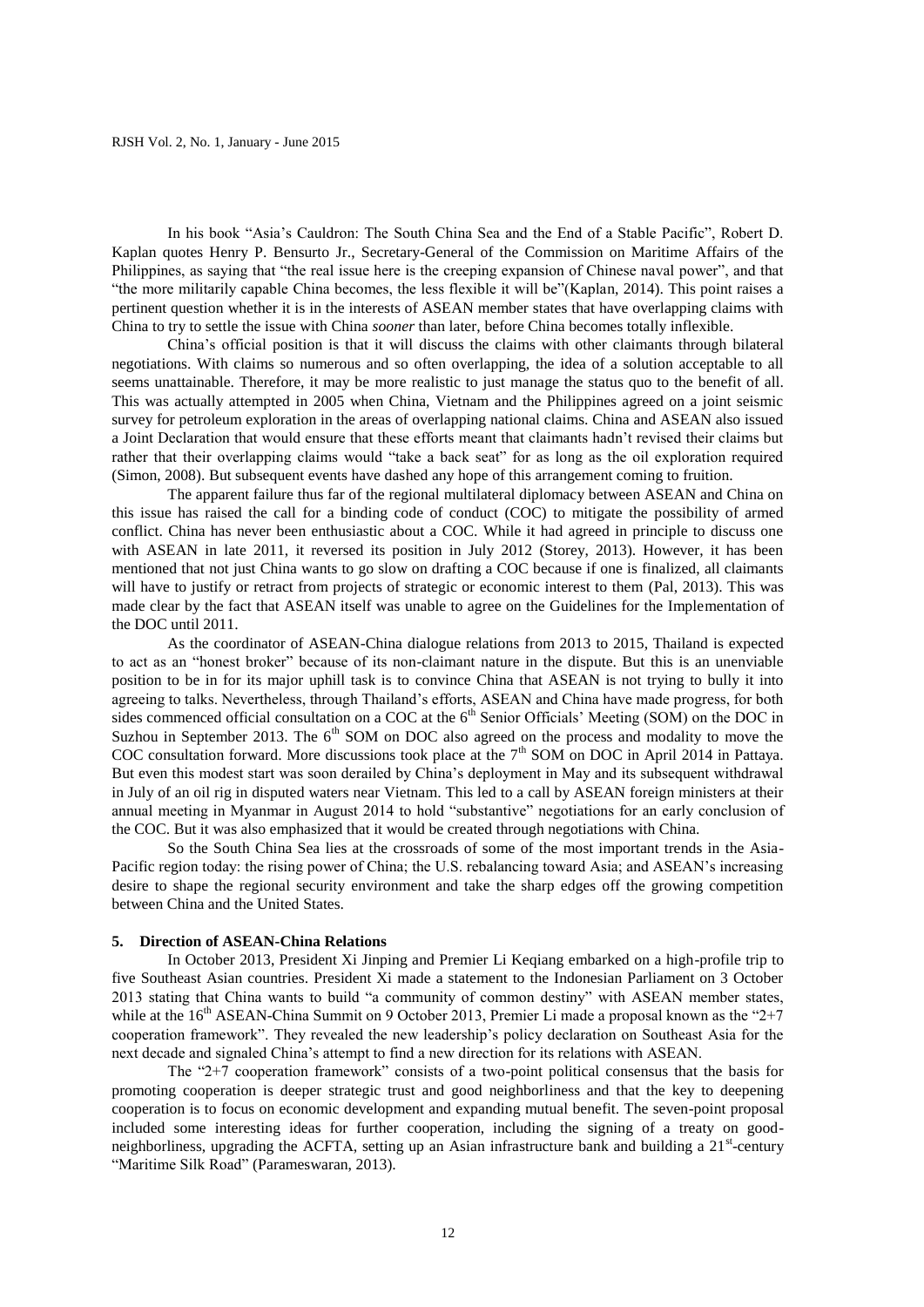These pronouncements were aimed at sending out a signal to ease ASEAN's suspicions toward China. While ASEAN countries have welcomed in principle China's new initiatives, some caution has been expressed on whether security issues between China and ASEAN can be weakened or even addressed simply by deepening economic cooperation. It appears that, from the 1990s, China has been making huge efforts to enhance its economic relationship with ASEAN, but the mutual trust between both sides on security issues has not been elevated as much as the volume of trade has. Moreover, "excessive economic benefits" given by China have made some ASEAN countries more alert and careful for fear of becoming too dependent on China. Some ASEAN countries are concerned that being overly dependent economically would allow China to use its dominance to undermine their foreign policy autonomy, as clearly demonstrated by ASEAN's unprecedented failure to issue a joint communiqué in July 2012.

While the proposal of a treaty of "good neighborliness and friendly cooperation" garnered much attention, ASEAN's response has been cautious and "nuanced", noting it with appreciation but also signaling a preference for a more open and inclusive agreement by mentioning Indonesia's hope for a similar agreement that includes "a wider Indo-Pacific region, beyond ASEAN and China". Accepting that there are challenges ahead for the ASEAN-China relations, the Chinese feel that Premier Li's proposal may be the most feasible way for both sides to formulate a closer rapport as, by signing such a treaty, distrust between them "could potentially be greatly reduced leading to a more institutionalized relationship" (Qiu, 2013).

A new treaty notwithstanding, it is expected that China will deepen economic links with ASEAN in the coming decade. Apart from increasing trade, China will focus more on increasing direct investment and building infrastructure, especially roads and high-speed trains, as there are already plans to build rail lines from Kunming that will connect Laos, Vietnam, Cambodia, Myanmar, Thailand, Malaysia and Singapore. ASEAN countries should also benefit from rapid urbanization and the rise of middle-class families in China that will change consumer lifestyles, thus stimulating imports of quality and luxury products and services from ASEAN countries.

But the pace of this new direction will depend much on how the South China Sea issues, the main irritant in China's relations with several Southeast Asian countries, are dealt with. They present a real test for China and ASEAN until China demonstrates its willingness to address these key issues head-on.

# **6. Concluding Observations**

The economic, political security and military implications of China's rise are acutely felt in ASEAN. It is impossible for ASEAN to ignore the rise of China as a potential hegemon in the region. As it has little power to restrain or confront China in case of a serious confrontation, the viable course of action for ASEAN is to accommodate and have a working relationship with China. Therefore, ASEAN has for many years made a concerted effort to enmesh China in a multitude of regional institutions to induce moderation in its behavior and increase the costs of any use of force by China. At the same time, ASEAN also employs a "hedging" strategy by establishing links with other large outside powers, not only the US but also Japan, Russia and India, as counterweights to Chinese influence (Roy, 2005).

While it is argued that this effort's success has more to do with China's strategic preferences than ASEAN's merits, and that this is the deciding factor for China's support of ASEAN's attempts to create a balance of power in the region, it has been observed that, in fact, ASEAN-China relations have reinforced the regional standing of both (Egberink, 2011). Moreover, by promoting the use of diplomacy instead of force, by getting regional powers to participate in its several frameworks for regional cooperation, and by establishing new platforms and channels for communication, ASEAN has made a significant contribution to regional peace and security. Its role as a regional stabilizer in Southeast Asia has been widely recognized. However, as the success of this role depends heavily on external dynamics over which it has little influence or control, the prospects for a more active stabilizing role appear to be limited, as "the room for ever-more multilateral mechanisms is arguably finite, and it is not likely that further ASEAN initiatives in this sphere will have the same impact on great-power stability that they had in the past."

This makes it an even more urgent task for ASEAN to devise a new regional security architecture that maintains "ASEAN's centrality", as well as strengthens "ASEAN's unity", in order to continue to play its role as regional stabilizer. The Council for Security Cooperation in the Asia Pacific, a track-II institution,